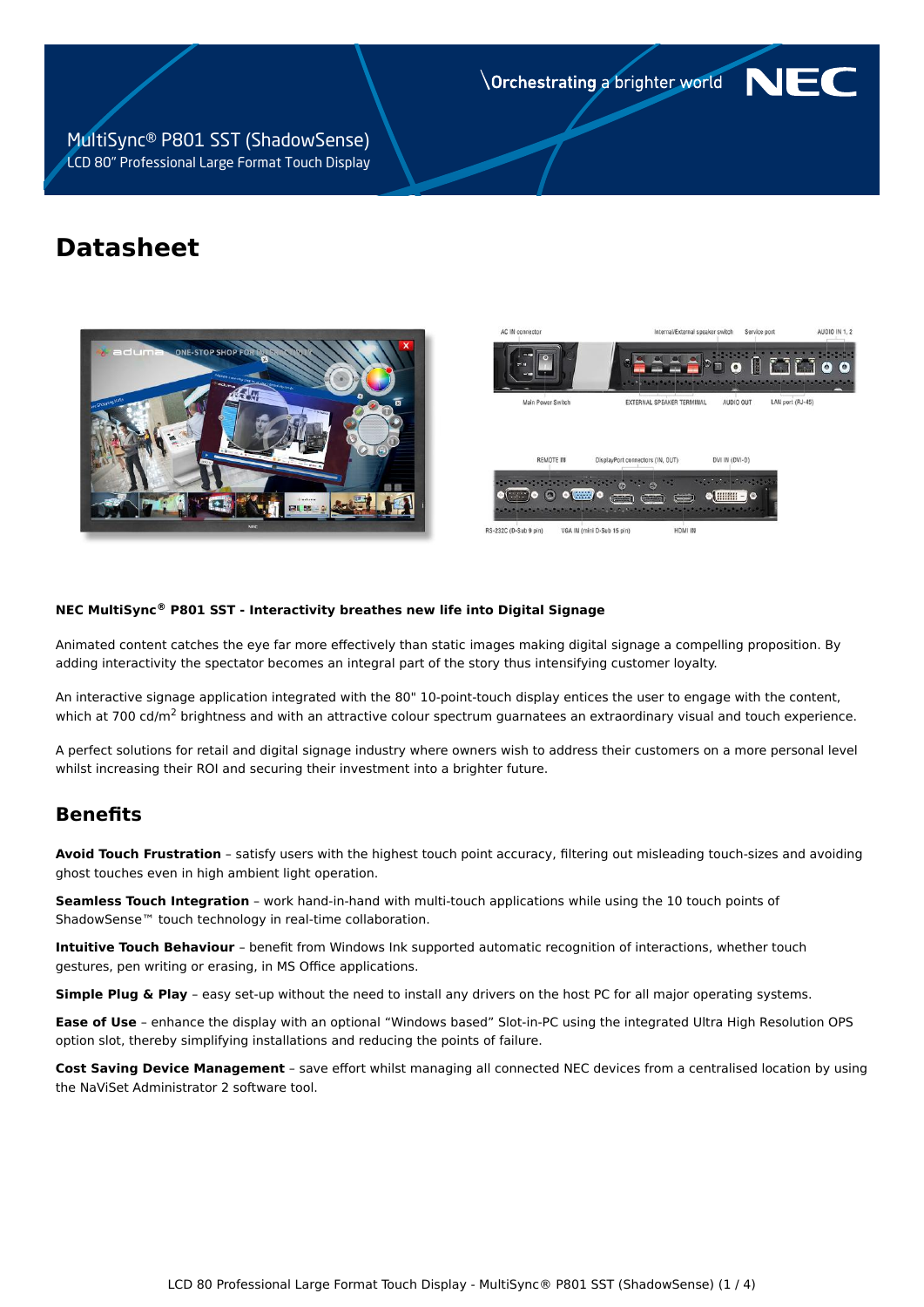### **Product Information**

| Product Name  | MultiSync® P801 SST (ShadowSense)               |
|---------------|-------------------------------------------------|
| Product Group | LCD 80" Professional Large Format Touch Display |
| Order Code    | 60003766                                        |

### **Display**

| Panel Technology                | UV <sup>2</sup> A with Edge LED backlight                   |  |
|---------------------------------|-------------------------------------------------------------|--|
| Screen Size [inch/cm]           | 80/203.2                                                    |  |
| Brightness [cd/m <sup>2</sup> ] | 500, (700 max)                                              |  |
| Contrast Ratio (typ.)           | 5000:1                                                      |  |
| Viewing Angle [°]               | 178 horizontal / 178 vertical (typ. at contrast ratio 10:1) |  |
| Haze Level [%]                  |                                                             |  |
| Supported Orientation           | Landscape; Portrait                                         |  |

#### **Synchronisation Rate**

| Horizontal Frequency [kHz] | 31.5 - 91.1 (analog and digital) |
|----------------------------|----------------------------------|
| Vertical Frequency [Hz]    | $50 - 85$                        |

#### **Resolution**

| Native Resolution                           | 1920 x 1080 at 60 Hz                                                                  |                                                 |                                                                                     |                                  |
|---------------------------------------------|---------------------------------------------------------------------------------------|-------------------------------------------------|-------------------------------------------------------------------------------------|----------------------------------|
| Supported on DisplayPort and<br><b>HDMI</b> | 3840 x 2160 (24/30)<br>$Hz$ );<br>1920 x 1080;<br>$1600 \times 1200$ ;<br>1360 x 768; | 1280 x 1024;<br>1280 x 768:<br>1080i;<br>1080p; | $1024 \times 768$ ;<br>$800 \times 600$ :<br>720p (50/60 Hz);<br>$640 \times 480$ : | 576 $p(50 Hz)$ ;<br>480p (60 Hz) |
| Supported on HDMI only                      | $4096 \times 2160$ (24 Hz);<br>3840 x 2160 (25 Hz);                                   | $1360 \times 768$ :<br>576i (50 Hz);            | 480i (60 Hz)                                                                        |                                  |

### **Connectivity**

| Input Video Analogue  | $1 \times D$ -sub 15 pin                                                                                    |  |
|-----------------------|-------------------------------------------------------------------------------------------------------------|--|
| Input Video Digital   | $1 \times$ DisplayPort (with HDCP); $1 \times$ DVI-D (with HDCP); $1 \times$ HDMI (with HDCP)               |  |
| Input Audio Analogue  | $2 \times 3.5$ mm jack                                                                                      |  |
| Input Audio Digital   | 1 x HDMI; DisplayPort                                                                                       |  |
| Input Control         | LAN 100Mbit; remote control wire (3,5mm jack); RS232                                                        |  |
| Output Video Digital  | 1 x DisplayPort; 1 x DVI-D; 1 x HDMI; 1 x Interface Extension Slot; 1 x OPS; 1 x through<br>DisplayPort out |  |
| Output Audio Analogue | 3,5mm jack                                                                                                  |  |
| <b>Output Control</b> | LAN 100Mbit                                                                                                 |  |
| Remote Control        | LAN with SNMP; Remote Control IR (internal/external (optional) sensor); RS-232C (9-pin D-<br>sub) Input     |  |

### **Open Modular Intelligence**

| OPS Slot                | Slot Technology: Open pluggable specification (NEC / Intel OPS standard) |
|-------------------------|--------------------------------------------------------------------------|
| Inrush Current [A]      | max. 10                                                                  |
| Power Consumption [W]   | max. 61                                                                  |
| Voltage / Current [V/A] | 16/4                                                                     |

#### **Interface Extension Slot**

| Slot Technology | analogue and digital interface extension (NEC standard) |
|-----------------|---------------------------------------------------------|
|-----------------|---------------------------------------------------------|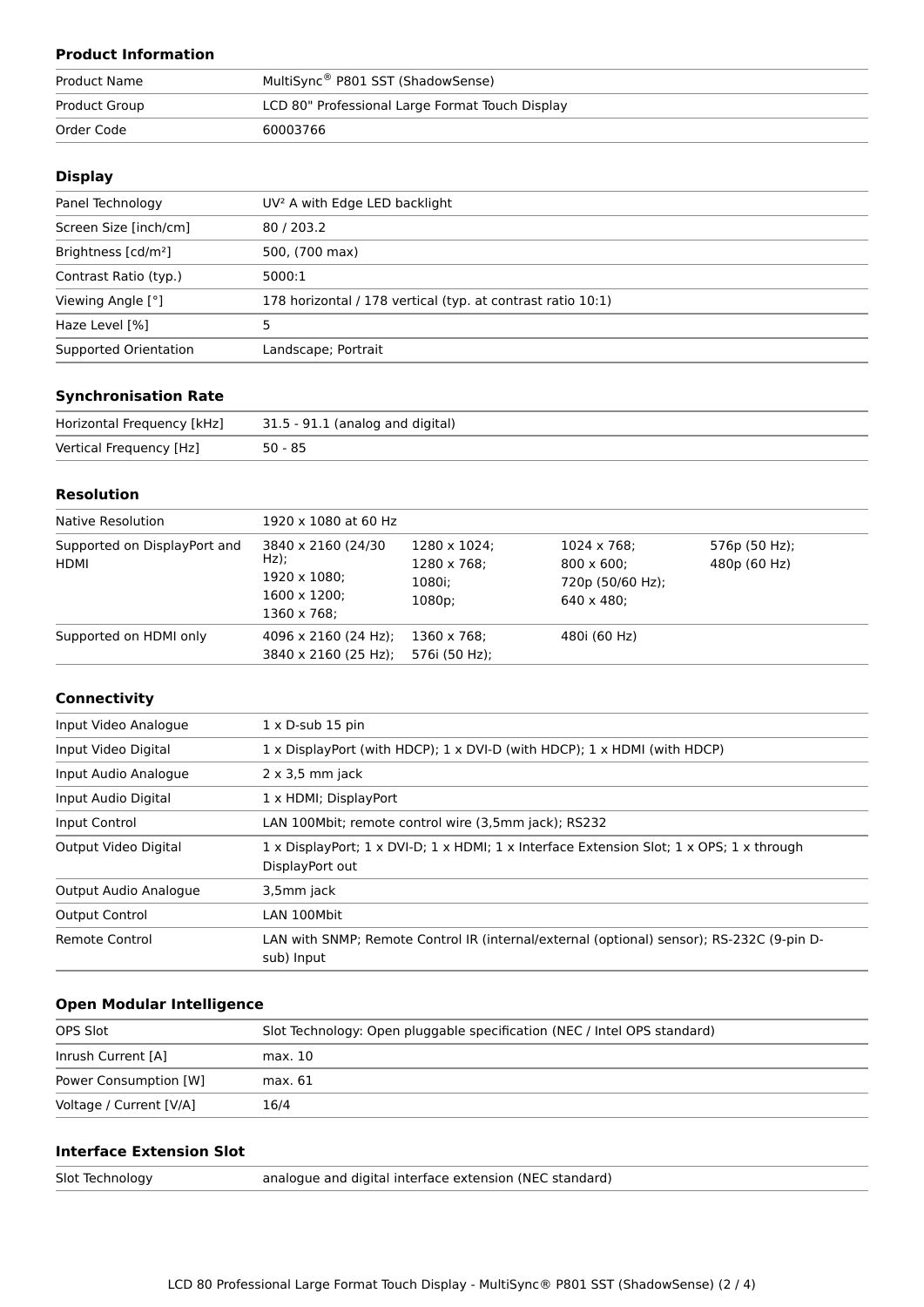#### **Sensors**

| Ambient Light Sensor | Integrated, triggered actions programmable            |
|----------------------|-------------------------------------------------------|
| Temperature Sensor   | Integrated, 3 sensors, triggered actions programmable |

#### **Electrical**

| Power Consumption [W]  | 239 Eco (shipment setting), 332 |
|------------------------|---------------------------------|
| Power Savings Mode [W] | $< 0.5$ (ECO Standby); $< 1$    |
| Power Management       | <b>VESA DPMS</b>                |

#### **Environmental Conditions**

| Operating Temperature [°C] | $+0$ to $+35$ |
|----------------------------|---------------|
| Operating Humidity [%]     | 20 to 80      |

#### **Mechanical**

| Dimensions (W $\times$ H $\times$ D) [mm] | Without stand: 1,878 x 1,097 x 104       |
|-------------------------------------------|------------------------------------------|
| Weight [kg]                               | Without stand: 85                        |
| Bezel Width [mm]                          | 40 (left and right); 40 (top and bottom) |
| VESA Mounting [mm]                        | 4 holes; 400 x 400 (FDMI); M8            |
| Ingress Protection                        | IP40 (front); IP20 (back)                |

#### **Glass**

| Thickness [mm]         |                                                               |
|------------------------|---------------------------------------------------------------|
| <b>Type</b>            | Premium toughened glass, single sided anti-reflective coating |
| Light Transmission [%] | $92 (+/- 2 %)$                                                |
| Haze Level [%]         | $9 (+/- 2 %)$                                                 |

#### **Touch**

| Touch Technology                  | ShadowSense <sup>™</sup> Touch                                                                                              |
|-----------------------------------|-----------------------------------------------------------------------------------------------------------------------------|
| Number of Touches                 | Real multi-touch up to 10 touches                                                                                           |
| Response Time [ms]                | $6$ to $8$                                                                                                                  |
| Touch Active Area (W x H)<br>[mm] | 1,796.88 x 1,015.84                                                                                                         |
| Touch Method                      | Finger; Gloves; Stylus ( $\geq 4$ mm)                                                                                       |
| Supported Operating System        | Native Multi-Touch: Windows 7, Windows 8, Windows 10, Linux, Android; Default Mouse:<br>Windows XP. Windows Vista. Mac OS X |
| Data Interface                    | USB 2.0 (full speed) HID; USB powered, plug & play                                                                          |
| Accuracy [mm]                     | < 2                                                                                                                         |
| <b>Touch Resolution</b>           | 12-bit (4096 x 4096)                                                                                                        |
| Ambient Light Rejection           | Up to full sunlight (approx. 100000 lux)                                                                                    |
|                                   |                                                                                                                             |

### **Available Options**

| Accessories         | Feet (ST-801); Speaker (SP-RM1, SP-TF1); Trolley (PD02MHA, PD03MHA); Wall mount (PDW T<br>XL, PDVW OR XL, PD02WHA)   |
|---------------------|----------------------------------------------------------------------------------------------------------------------|
| Interface Extension | SB3-AB1 analogue: Audio; Component; Composite; S-Video<br>SB3-AB2 analogue: Audio; RGBHV                             |
| OPS Slot            | HD-SDI 1.5G,3G; HDBaseT receiver; OPS Digital Signage Player; Slot-inPC (Intel® Core i5/i7<br>with WS7P recommended) |

#### **Green Features**